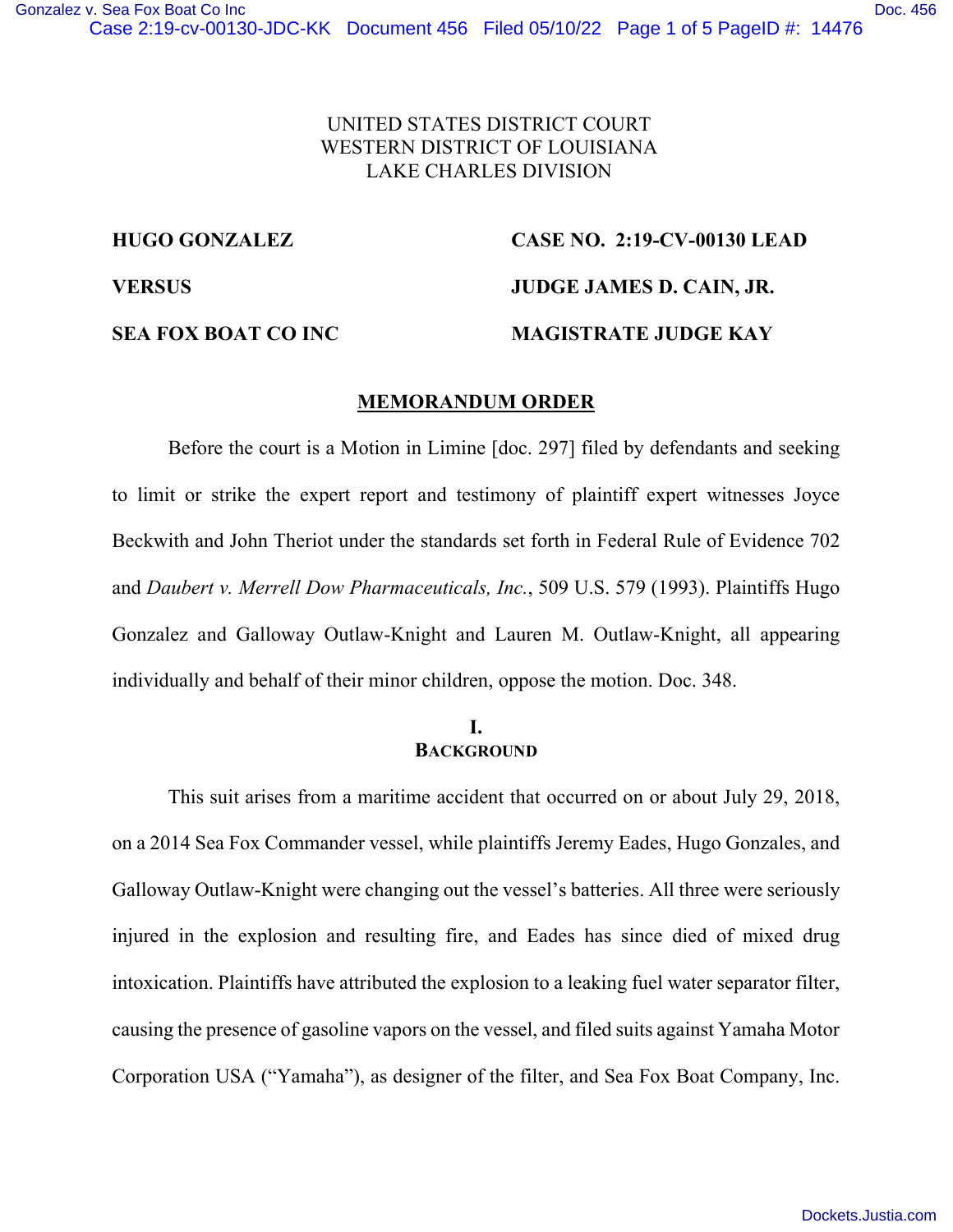("Sea Fox"), as designer/manufacturer of the vessel. Doc. 1. The matter is now set for jury trial before the undersigned on May 16, 2022.

 Plaintiffs have given notice of their intention to introduce expert testimony from vocational rehabilitation expert Joyce Beckwith and economist John Theriot. Defendants now move to exclude or limit Beckwith and Theriot's anticipated testimony, arguing that Beckwith's opinions are speculative, based on unsupported medical opinions, and do not satisfy *Daubert* with respect to her methodology or analysis. Doc. 297. They also assert that Theriot's opinions are unreliable, speculative and based on flawed data. *Id.* The Gonzales and Outlaw-Knight plaintiffs oppose the motion. Doc. 360.

## **II. LAW & APPLICATION**

## **A. Governing Law**

The trial court serves as gatekeeper in determining the admissibility of expert testimony, by making an initial determination of whether the expert's opinion is relevant and reliable. *See Daubert*, 509 U.S. at 589. This gatekeeping function extends to all expert testimony, whether scientific or not. *Kumho Tire Co., Ltd. v. Carmichael*, 526 U.S. 137, 147 (1999). Accordingly, Federal Rule of Evidence 702 provides that the court must consider the following three requirements on challenges to experts: 1) qualifications of the expert witness; 2) relevance of the proposed testimony; and 3) reliability of the principles and methodology on which the testimony is based.<sup>1</sup> The proponent of the expert testimony

<sup>&</sup>lt;sup>1</sup> The *Daubert* Court identified several additional factors for assessing whether the expert's methodology is valid and reliable, including whether the expert's theory had been tested and subjected to peer review, the known or potential error rate for the expert's theory or technique, the existence and maintenance of standards and controls, and the degree to which the technique or theory has been generally accepted in the scientific community. *Moore v. Ashland Chemical,*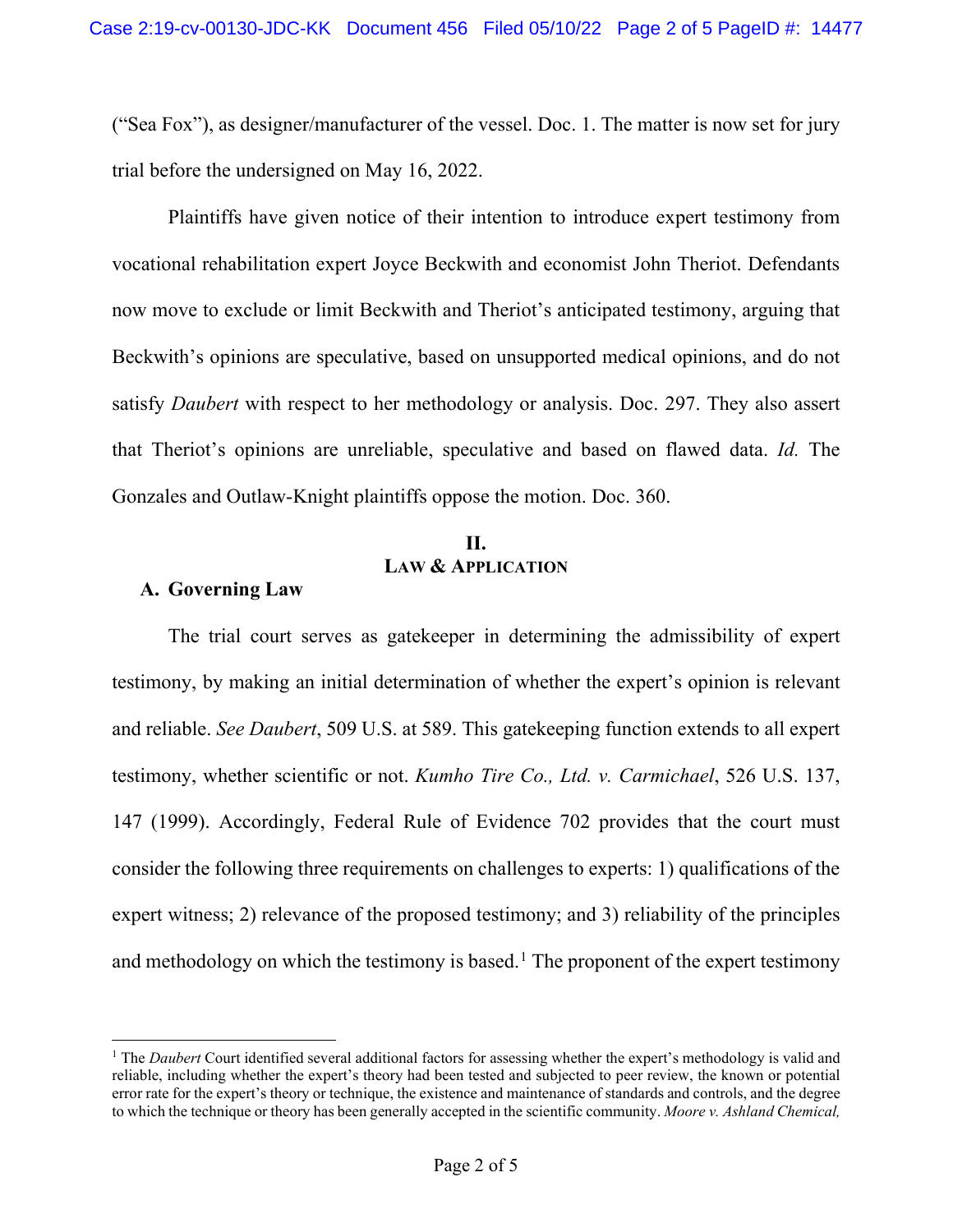bears the burden of proving its admissibility, by a preponderance of the evidence. *Mathis v. Exxon Corp.*, 302 F.3d 448, 459–60 (5th Cir. 2002).

The trial court has broad latitude in determining the admissibility of expert testimony. *Guy v. Crown Equip. Corp.*, 394 F.3d 320, 325 (5th Cir. 2004). Rejection of expert testimony is the exception rather than the rule, and the court's role as gatekeeper "does not replace the traditional adversary system and the place of the jury within the system." *Johnson v. Samsung Electronics Am., Inc.*, 277 F.R.D. 161, 165 (E.D. La. 2011); *Scordill v. Louisville Ladder Grp., LLC*, 2003 WL 22427981, at \*3 (E.D. La. Oct. 24, 2003). Instead, "[v]igorous cross-examination, presentation of contrary evidence, and careful instruction on the burden of proof are the traditional and appropriate means of attacking shaky but admissible evidence." *Scordill*, 2003 WL 22427981 at \*3 (quoting *Daubert*, 509 U.S. at 596).

#### **B. Application**

Defendants first challenge Joyce Beckwith's anticipated testimony based on her reliance on the medical opinions of Dr. Darrell Henderson. The court has rejected the defense's contentions that Dr. Henderson does not qualify as a treating physician. To the extent that the defense finds his conclusions lack support, they may raise this issue in challenging the weight of Beckwith's testimony but the fact that she credited the opinion of one of plaintiffs' licensed burn treatment providers in formulating her own opinions does not impact the admissibility of her testimony.

*Inc.*, 151 F.3d 269, 275 (5th Cir. 1998). However, the same standards cannot be applied to all possible fields of expertise. Accordingly, the *Daubert* analysis is necessarily flexible and fact-specific. *Kumho*, 526 U.S. at 150.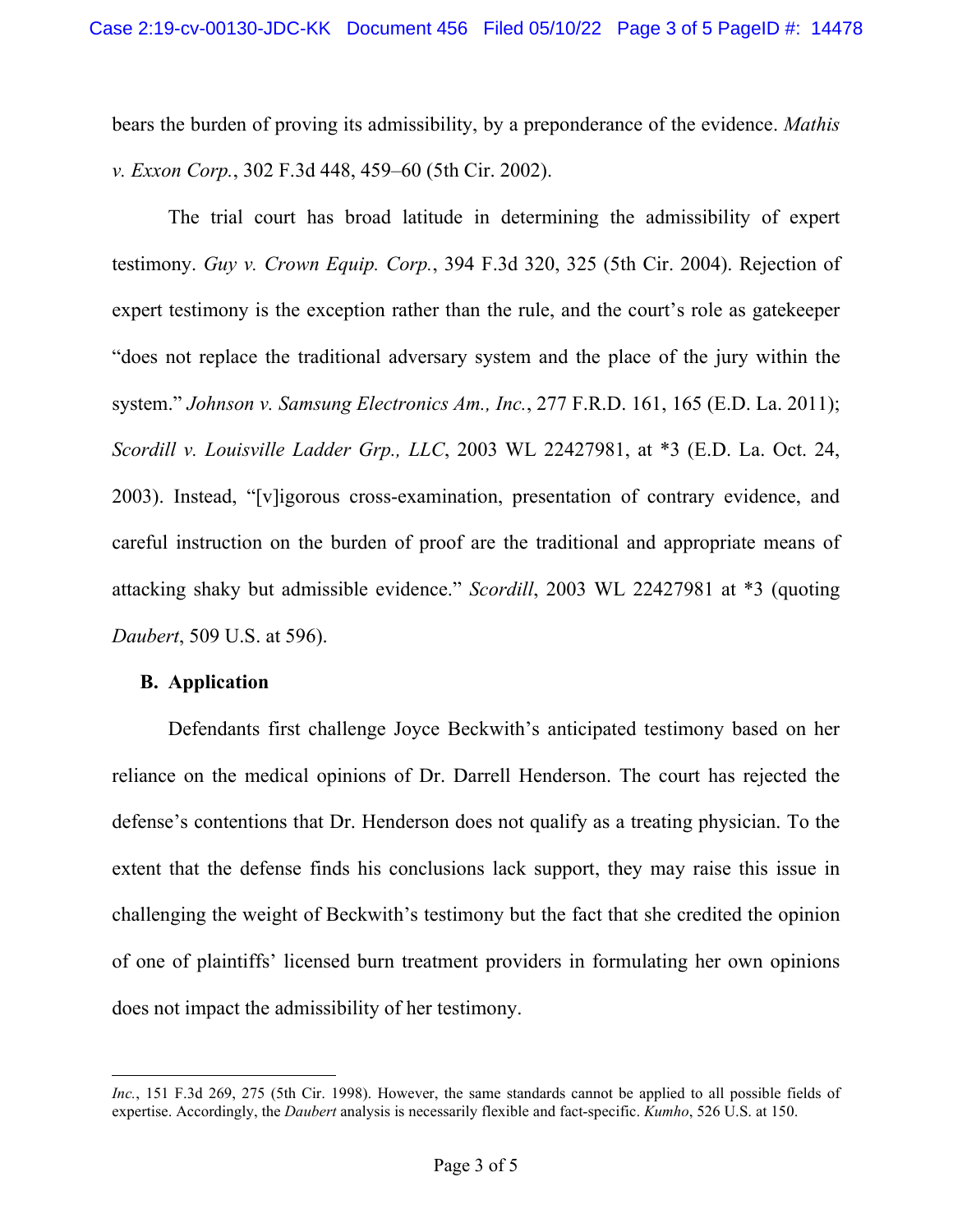Defendants also allege that Beckwith's testimony is unreliable, noting conflicting opinions from other physicians as to plaintiffs' degree of disability, the fact that Gonzales returned to his pre-accident job and only experienced a decrease in wages after moving from Louisiana to Arkansas, and the opinion of defense vocational rehabilitation expert that Outlaw-Knight could return to welding work within temperature-controlled environments with no impact to his wages. Beckwith instead relied on Henderson's opinion that neither plaintiff should return to prior occupations, and that Gonzales is currently working beyond his limitations. Accordingly, she assumed that Gonzales would be required to return to minimum wage work if he were ever to leave the shelter of his current job and reenter the workforce and that only minimum wage work is available to Outlaw-Knight given his current limitations. Theriot then calculated his lost earnings for both plaintiffs, relying on Beckwith's assumption with regard to Gonzales one day leaving his current welding job.

As plaintiffs emphasize, experts are not prohibited from making assumptions under *Daubert*. *Barnes v. Commerce & Indus. Ins. Grp.*, 2013 WL 6145309, at \*2 (W.D. La. Nov. 21, 2013). The defense may challenge the soundness of these assumptions through cross-examination. Beyond their disagreement with the assumptions above, the defense's challenges go to Beckwith's decisions to credit one physician's opinion over that of others rather than her or Theriot's methodology. These challenges go to the weight rather than admissibility of testimony and do not serve as a basis for exclusion.